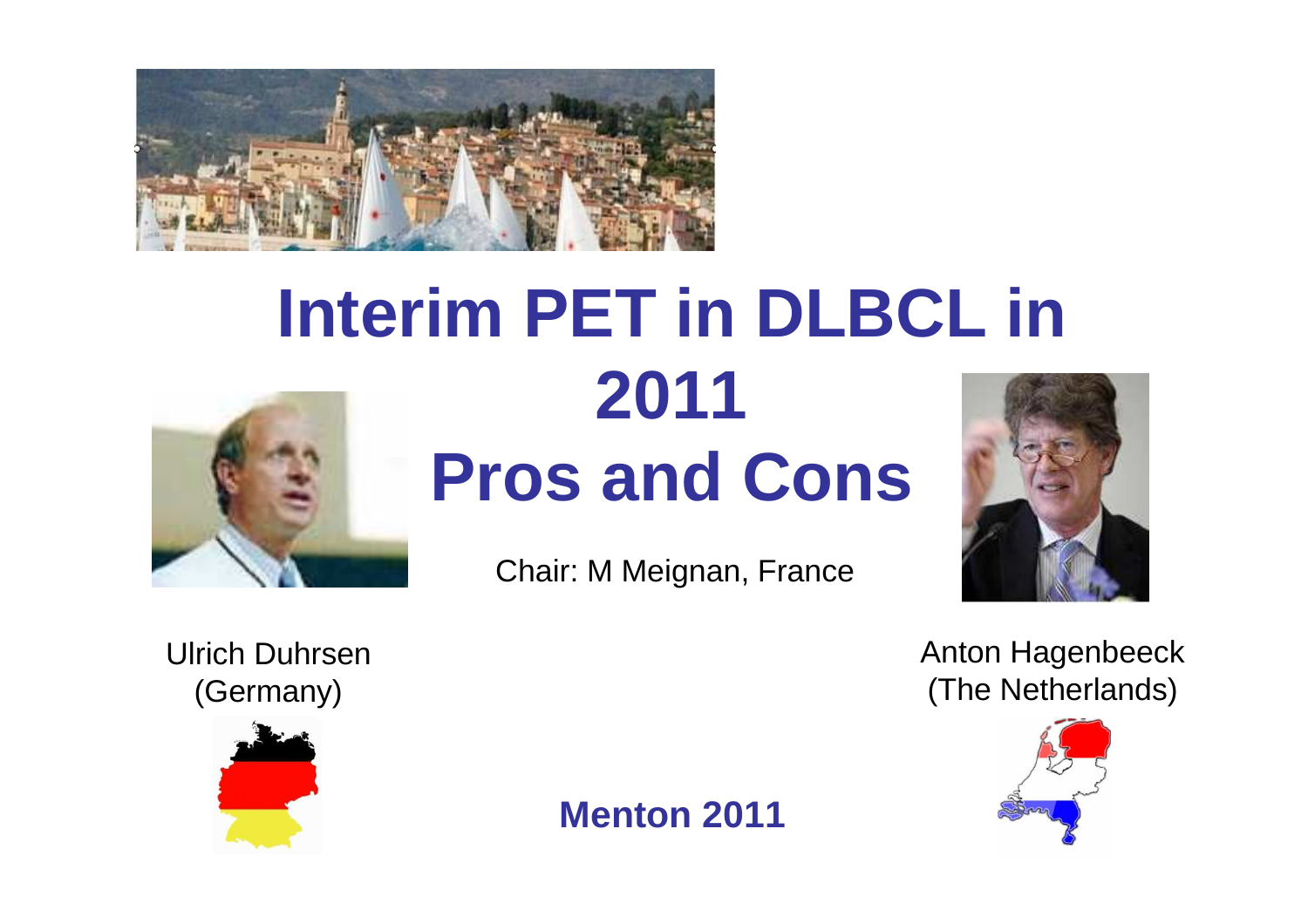| Adresse   http://clinicaltrials.gov/ct2/results?term=PET+lymphoma<br><b>ClinicalTrials.gov</b><br>A service of the U.S. National Institutes of Health |                                                |                         |                       |                       |
|-------------------------------------------------------------------------------------------------------------------------------------------------------|------------------------------------------------|-------------------------|-----------------------|-----------------------|
| <b>List Results</b>                                                                                                                                   | <b>Refine Search</b>                           | <b>Results by Topic</b> | <b>Results on Map</b> | <b>Search Details</b> |
|                                                                                                                                                       | Found 145 studies with search of: PET lymphoma |                         |                       |                       |

## 45 trials ongoing worldwide based-on or evaluating interim PET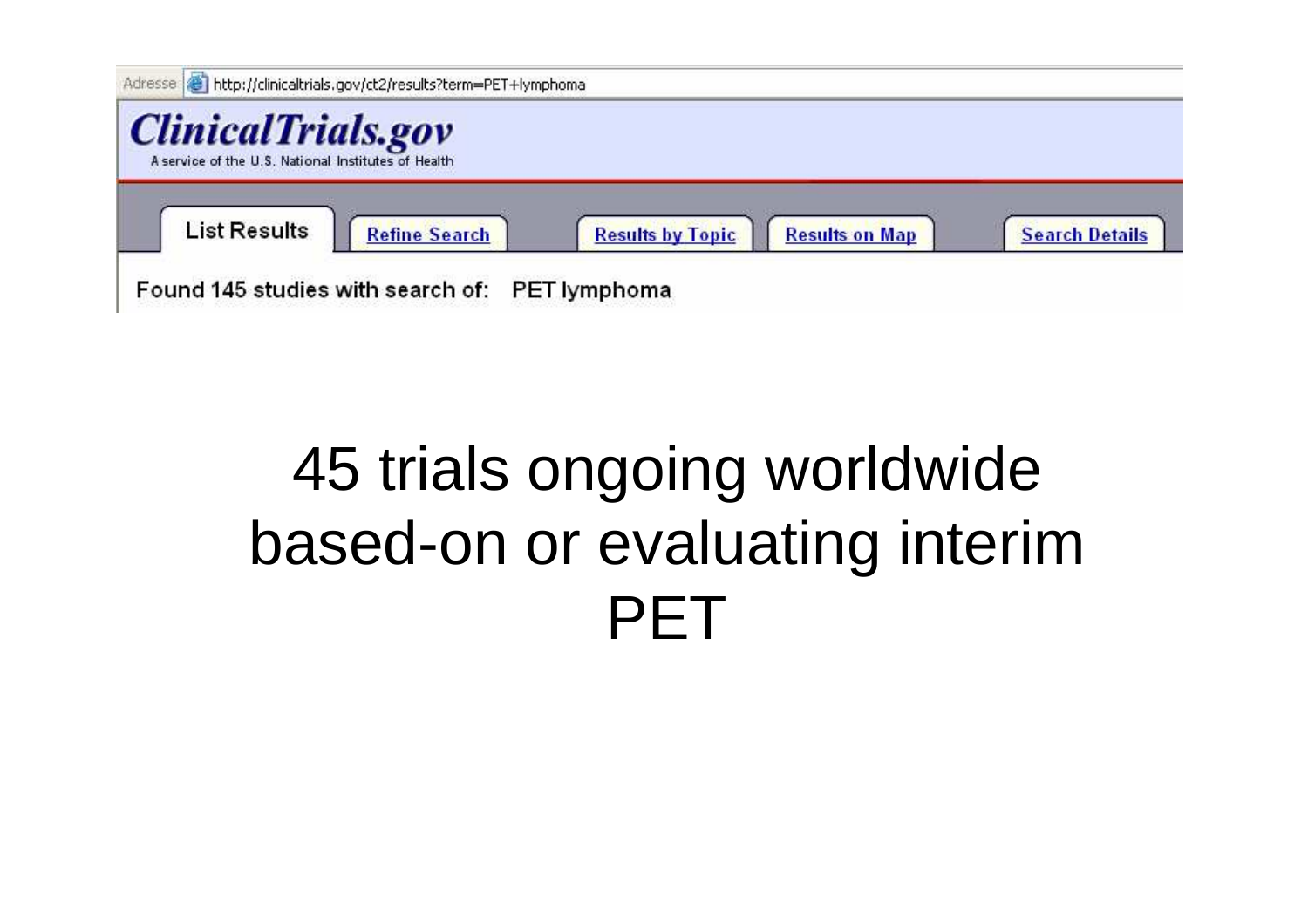## **Predictive value of interim PETFocus on DLBCL**

| study                              | N                               | <b>Interim PET</b><br>after | <b>Median follow</b><br>up (months) | PET neg           | PET pos              | <b>Rituximab</b>          |
|------------------------------------|---------------------------------|-----------------------------|-------------------------------------|-------------------|----------------------|---------------------------|
| Jerusalem Haematologica<br>2000    | 28<br>$(16$ DLBCL)              | median of<br>3 cycles       | 17.5                                | <b>PFS 2y=62%</b> | <b>PFS 2y=0%</b>     | X                         |
| <b>Spaepen</b><br>Ann Oncol 2002   | 70<br><b>(47 DLBCL)</b>         | 3-4 cycles                  | 36.3                                | <b>PFS 2y=85%</b> | <b>PFS 2y=4%</b>     | X                         |
| Kostakoglu<br>J Nucl Med 2002      | 30 <sup>°</sup><br>$(13$ DLBCL) | 1 cycle                     | 19                                  | <b>PFS 2y=85%</b> | <b>PFS 2y&lt;15%</b> | $\boldsymbol{\mathsf{X}}$ |
| <b>Mikhaeel</b><br>Ann Oncol 2005  | 120<br><b>(75 DLBCL)</b>        | 2-3 cycles                  | 24.4                                | <b>PFS 5y=87%</b> | <b>PFS 5y=34%</b>    | $\overline{\mathbf{?}}$   |
| <b>Haioun</b><br><b>Blood 2005</b> | 90<br><b>(85 DLBCL)</b>         | 2 cycles                    | 24                                  | <b>EFS 2y=82%</b> | <b>EFS 2y=43%</b>    | 41%                       |
| Dupuis, Itti<br>Ann Oncol 2009     | 103<br>(all DLBCL)              | 4 cycles                    | 53                                  | <b>EFS 5y=80%</b> | <b>EFS 5y=36%</b>    | 49%                       |
| <b>Cashen</b><br>J Nucl Med 2011   | 50                              | 2-3 cycles                  | 34                                  | <b>EFS 2y=85%</b> | <b>EFS 2y=63%</b>    | 100%                      |

#### **Value of interim PET in Rituximab era?**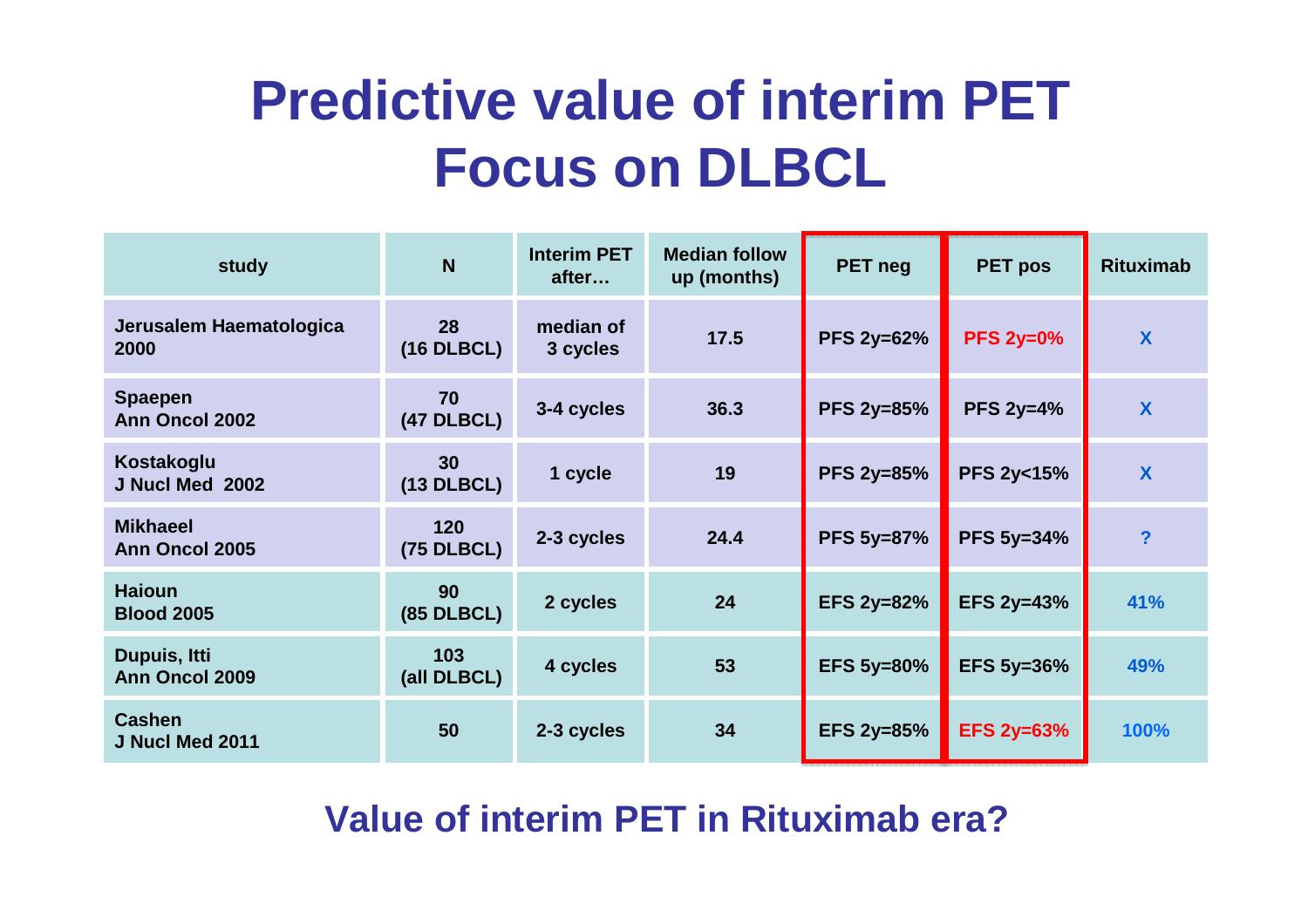# **Confusion**



### **PET is more than just an imageIt is a biomarker**

Performed at interim

 **Chemosensivity (histological confirmation unvalid)**  $\bullet$ 

Performed at end treatment

• **Curability**

**Different units of measurement**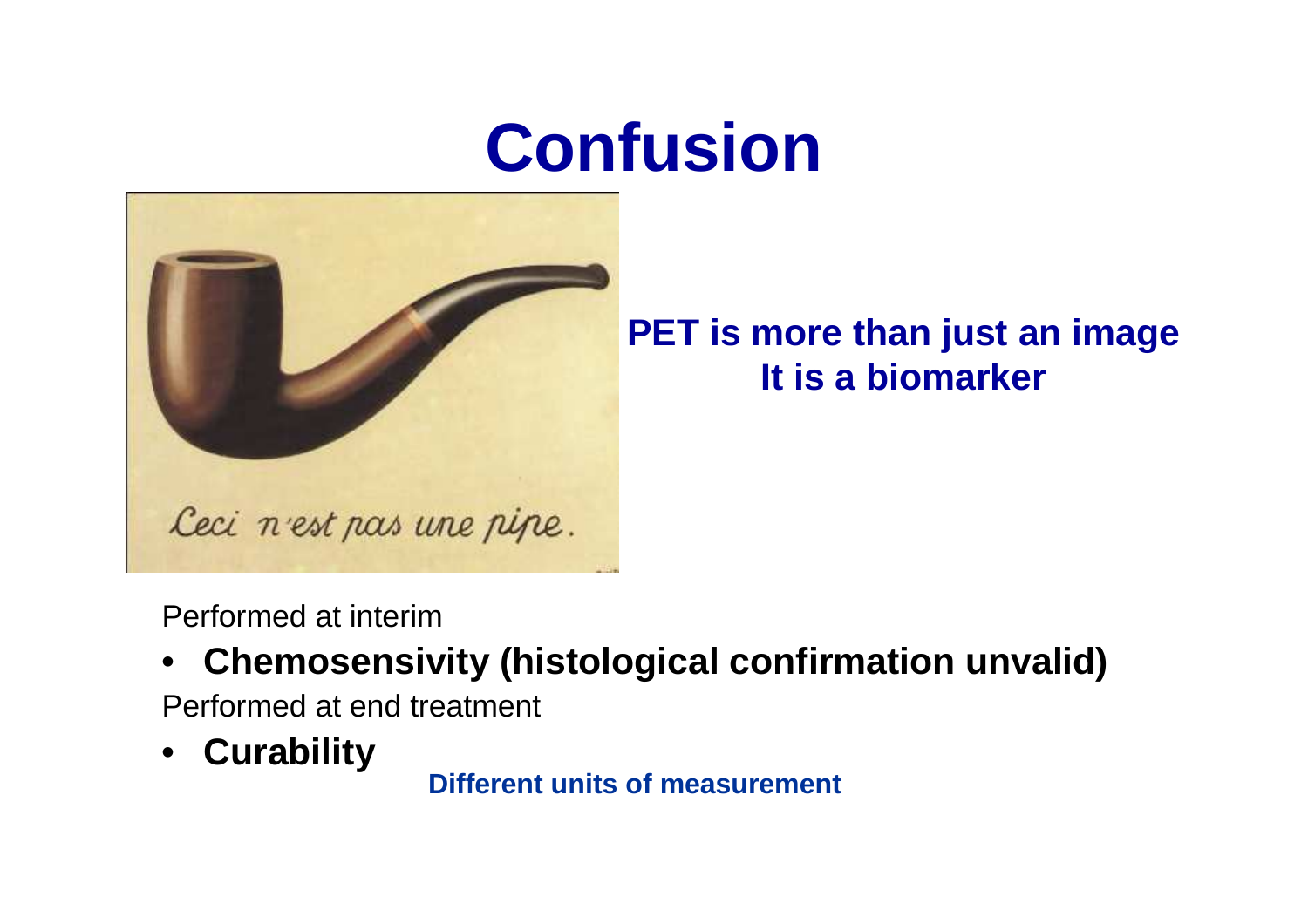## **Interim PET (DLBCL)**

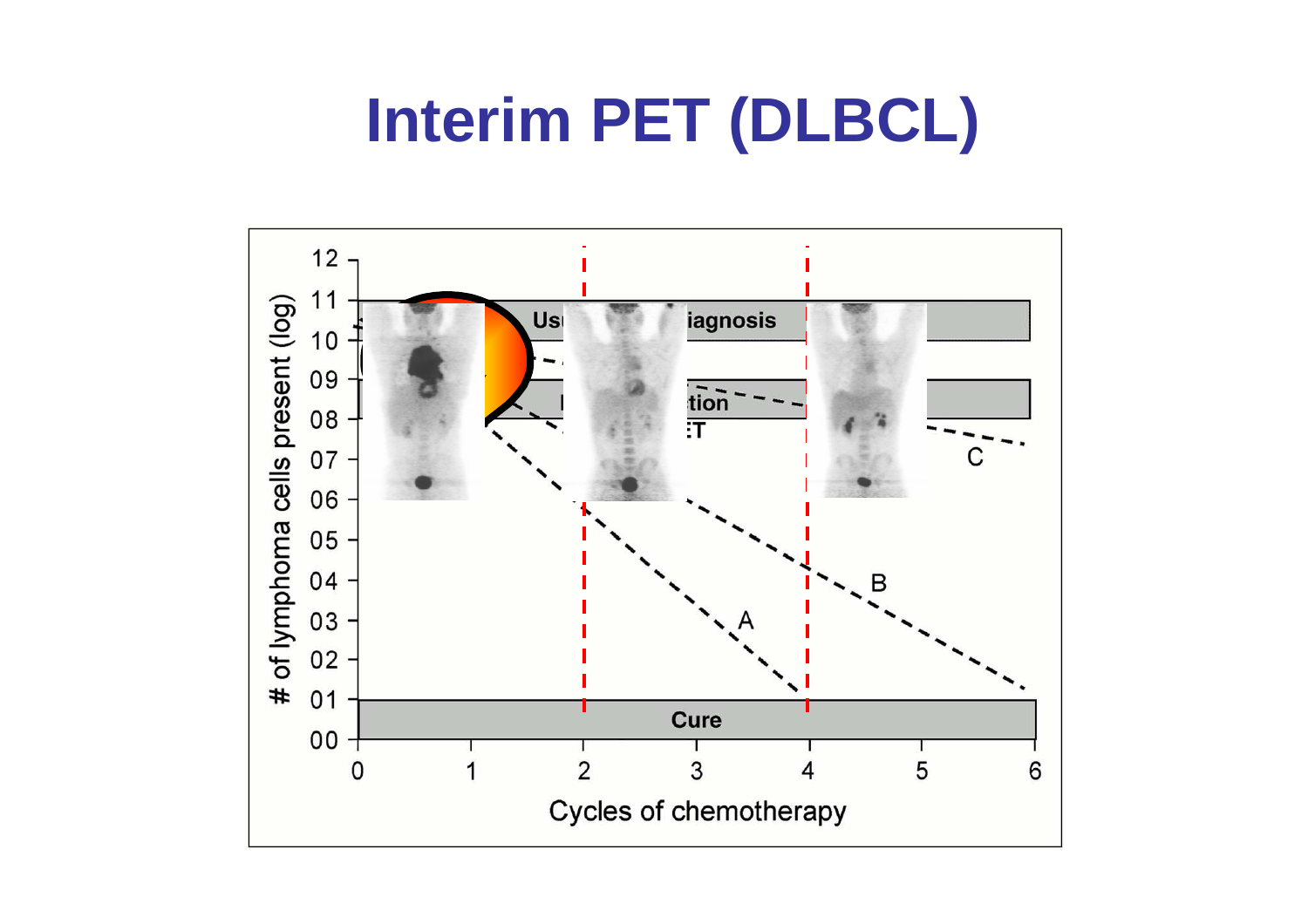## **Interim PET (continued)Epratuzumab+R-CHOP ( ER-CHOP)**

#### **PET2, n= 69**

Figure 3a. Event-free survival based on interim PET (PET2) results



**Positivity if residual uptake at PET2 > liver, One reader**

**Micallef, Blood 2011, on line**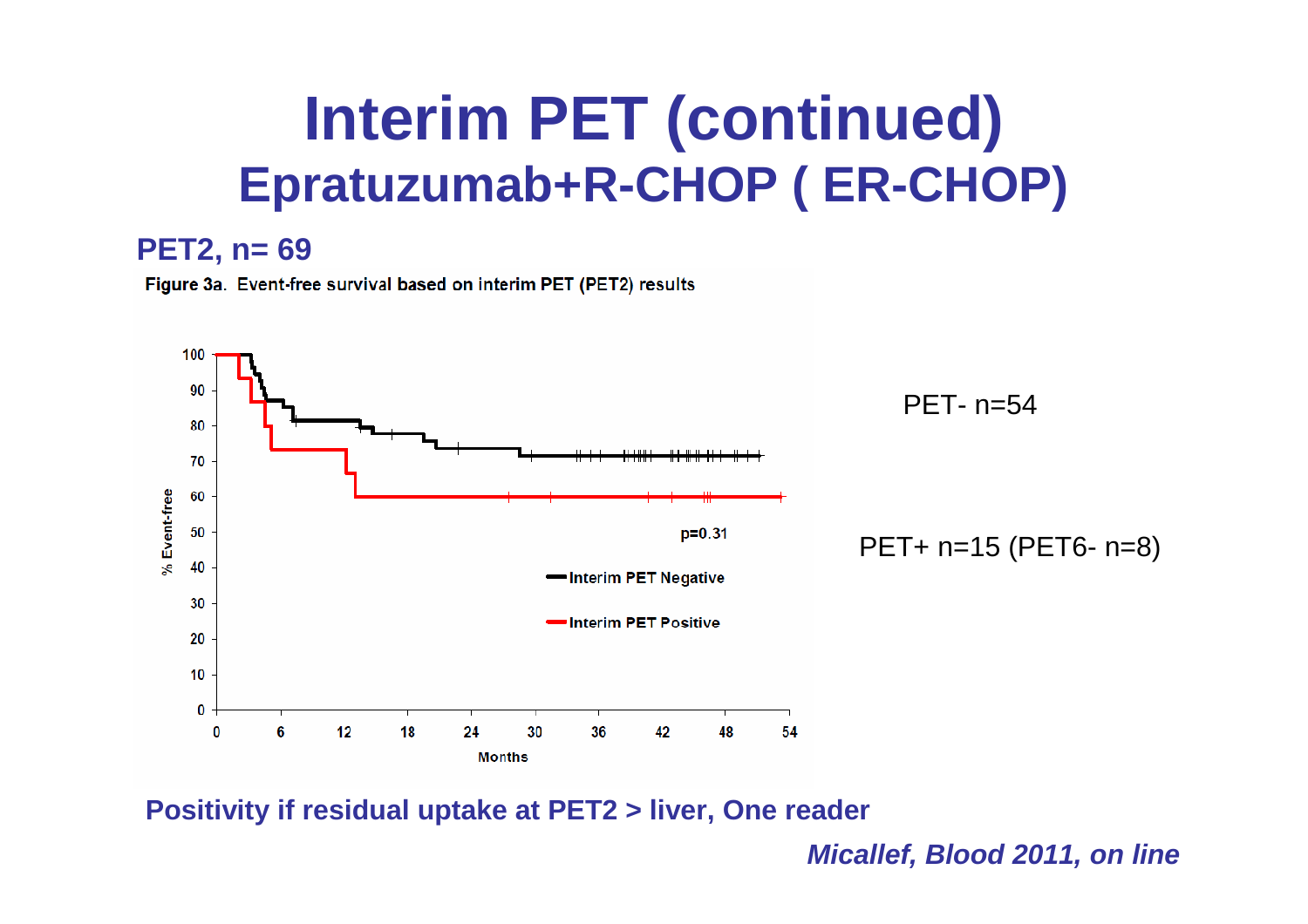## **What is the threshold of residual metabolic activity?**

- Which level ( 4/5, ∆SUV value)?
- What type of criteria (Qualitative or Quantitative,Deauville score or ∆ SUV)?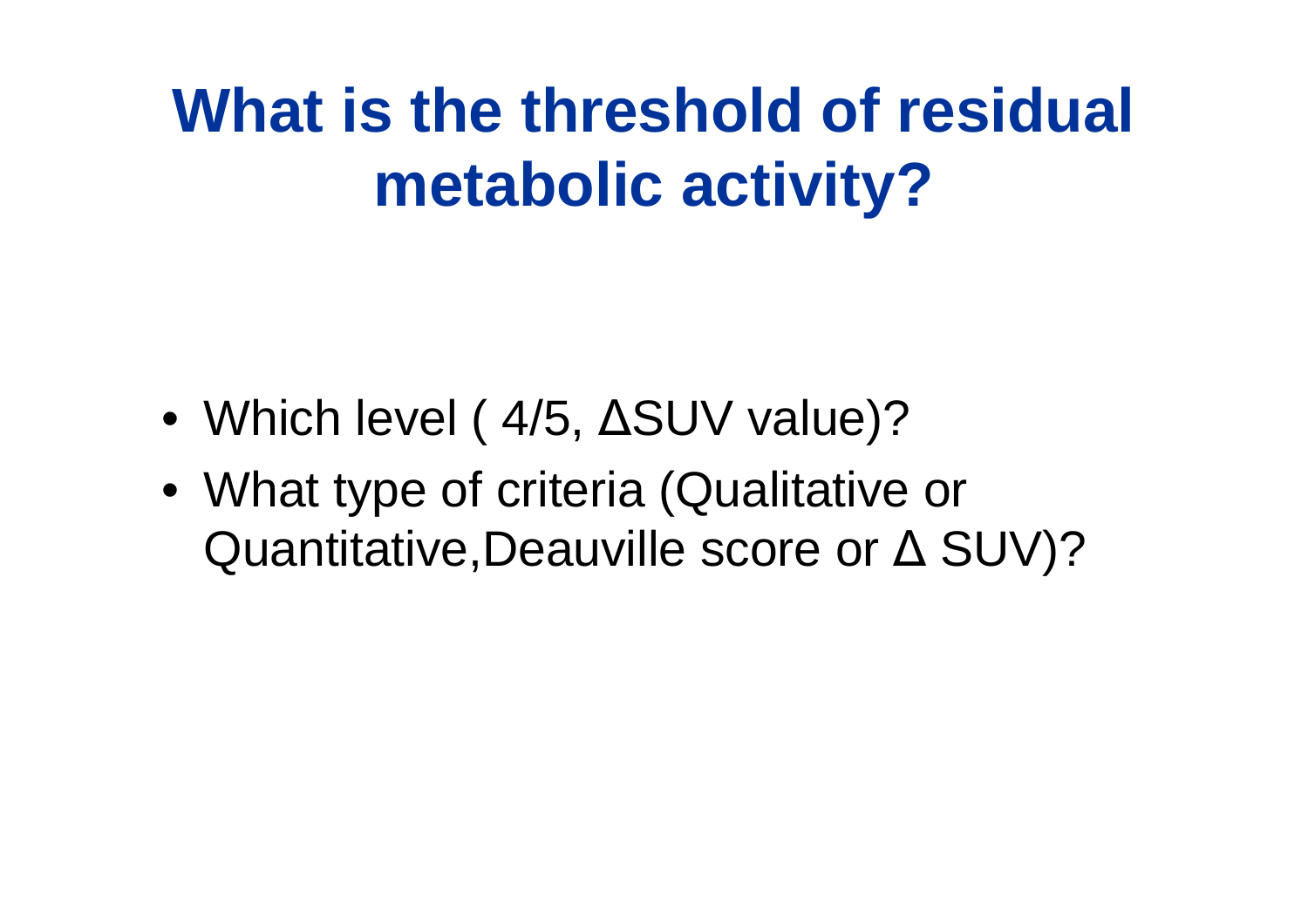## **Analysis of PET2 positive**

From the data given in the discussion 12/15 PET+ could be reviewed

| $PET2+, n=12$ | CR. | Prog |  |
|---------------|-----|------|--|
| I ΔSUVmax>65% |     |      |  |
| l ΔSUVmax≤65% |     |      |  |

**Micallef, Blood 2011, on line**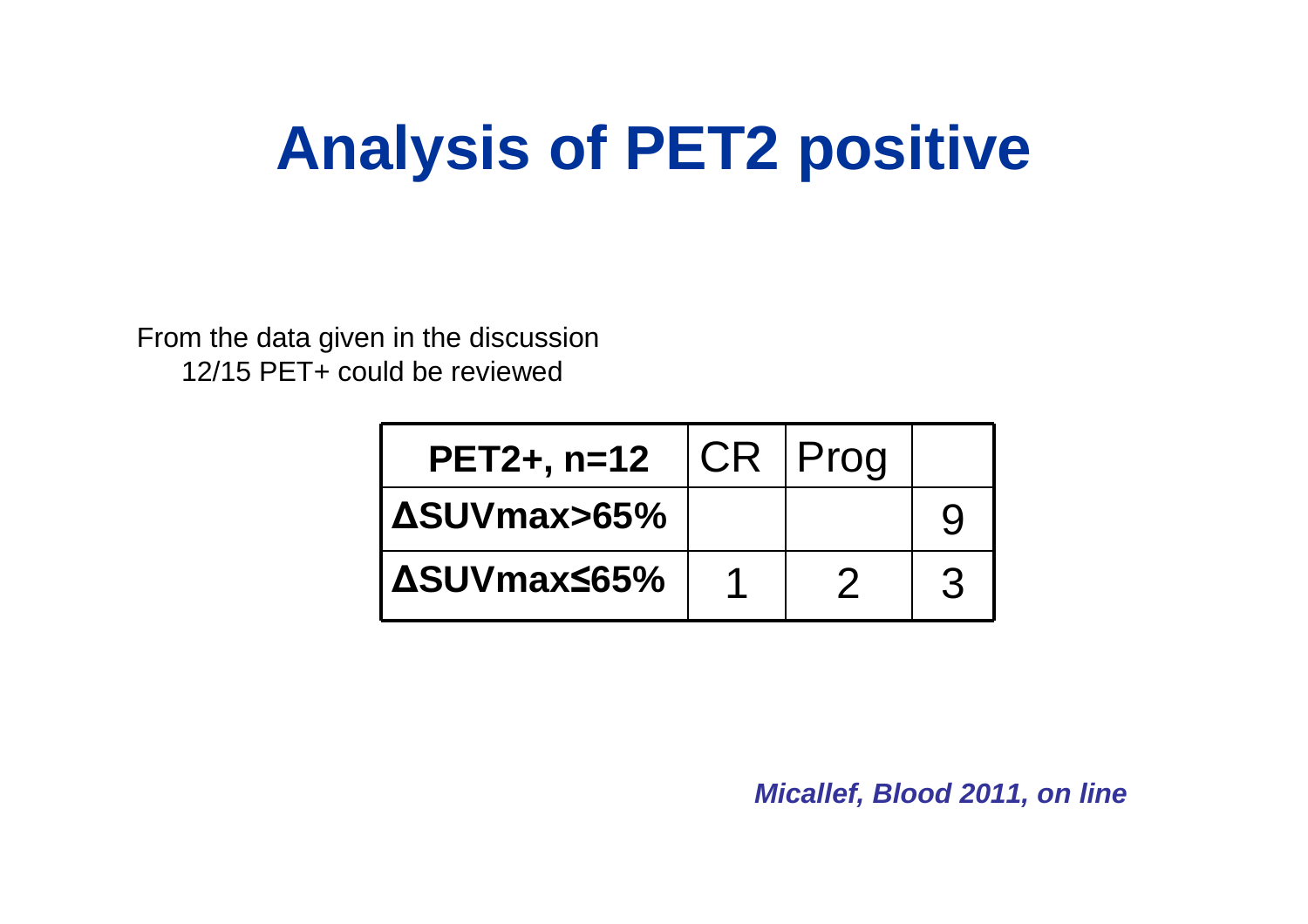## **Questions?**

- • **Is there any evidence that early PET (one or two cycles) has a prognostic role in DLBCL?**
- **Should we report early PET qualitatively or**  •**quantitatively in DLBCL?**
- **Is the histological confirmation the "gold**  •**standard" reference for patients with midtreatment (4 cycles) positive PET?**
- • **Is interim PET feasible in multicenter clinical trials?**
- • **Could we change treatment on interim PET results?**